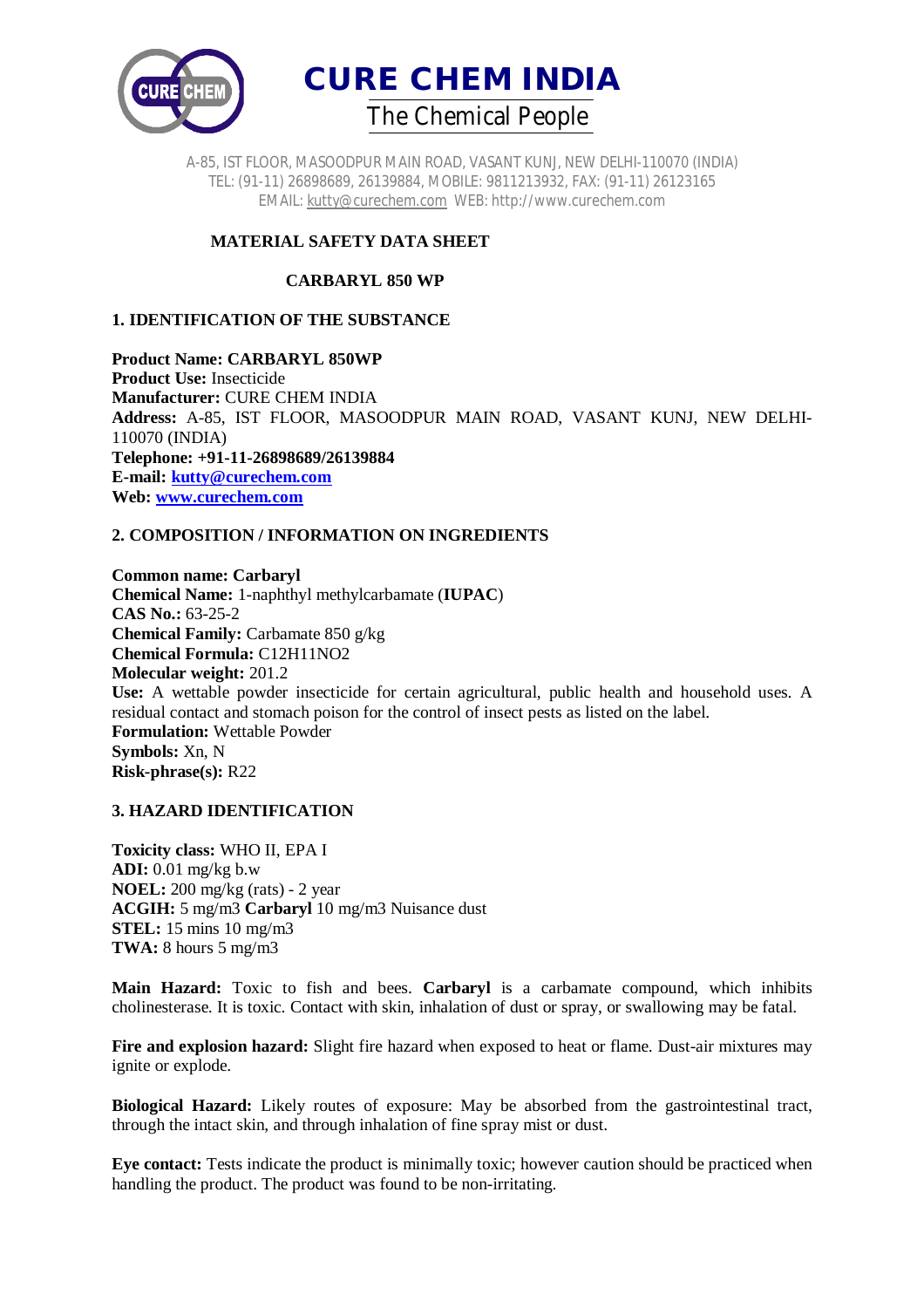



A-85, IST FLOOR, MASOODPUR MAIN ROAD, VASANT KUNJ, NEW DELHI-110070 (INDIA) TEL: (91-11) 26898689, 26139884, MOBILE: 9811213932, FAX: (91-11) 26123165 EMAIL: kutty@curechem.com WEB: http://www.curechem.com

**Skin contact:** Tests indicate the product is minimally toxic; however caution should be practiced when handling the product. The product was found to be non-irritating.

**Ingestion:** Toxic by ingestion. See point 4 for symptoms.

**Inhalation:** Toxic by inhalation. See point 4 for symptoms.

## **4. FIRST AID MEASURES AND PRECAUTIONS**

Proper care should be taken during occupational use to avoid any inhalation of dust and spray particles, and to prevent accidental contamination of food products and water. The product is a Cholinesterase inhibitor.

#### **Inhalation:**

Acute exposure: When inhaled, the first effects of cholinesterase inhibition are usually, respiratory and may include nasal hyperaemia and watery discharge, chest discomfort, dyspnoea, and wheezing due to increased bronchial secretions and bronchi-constriction. Other systemic effects may begin within a few minutes or several hours of exposure.

Symptoms may include nausea, vomiting, diarrhoea, abdominal cramps, headache, vertigo, ocular pain, ciliary muscle spasm, blurring or dimness of vision, miosis, or in some cases mydriasis, lacrimation, salivation, sweating, and confusion. Other reported central nervous system or neuromuscular effects include ataxia, slurred speech, weakness, fatigue, twitching, fasciculation, tremor, and eventually paralysis of the extremities and possibly of the respiratory muscles. In severe cases, there may also be involuntary defecation and urination, bradycardia, hypotension, pulmonary oedema, convulsions, coma, and death from respiratory failure or cardiac arrest. **Carbaryl** does not accumulate in mammalian tissue and the cholinesterase inhibition reverses rather rapidly. In nonfatal cases, the illness generally lasts less than 24 hours.

Chronic exposure: Prolonged or repeated exposure may cause effects as described in acute exposure.

#### First aid:

Remove from exposure area to fresh air immediately. If breathing has stopped, give mechanical artificial respiration (not direct mouth-to-mouth). Maintain airway and blood pressure and administer oxygen if available. Affected person must be kept warm and at rest. Treat symptomatically and supportively. Qualified personnel should perform administration of oxygen. Get medical attention immediately.

#### **Skin contact:**

Acute exposure: Some compounds may cause irritation. Localized sweating and fasciculation may occur at the site of contact. If sufficient amounts are absorbed through the skin, other effects of cholinesterase inhibition may occur as described in acute inhalation. Symptoms may be delayed for 2- 3 hours, usually no more than 8 hours.

Chronic exposure: Repeated or prolonged exposure may cause effects as described in acute exposure.

First aid: Remove contaminated clothing immediately. Wash contaminated areas with soap and water followed by alcohol. Emergency personnel should wear gloves and avoid contamination. Treat respiratory difficulty with mechanical artificial respiration. Get medical attention immediately.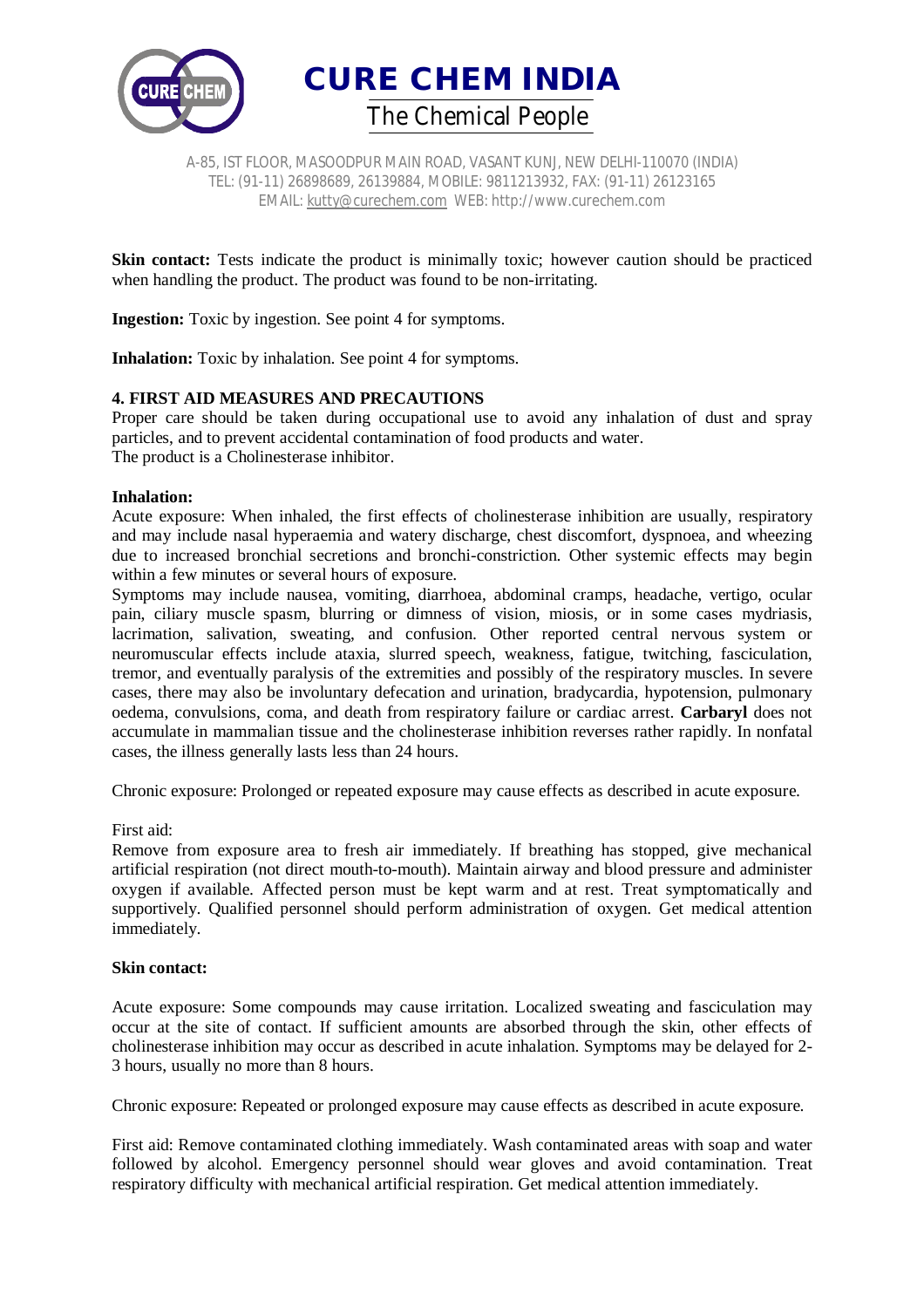

A-85, IST FLOOR, MASOODPUR MAIN ROAD, VASANT KUNJ, NEW DELHI-110070 (INDIA) TEL: (91-11) 26898689, 26139884, MOBILE: 9811213932, FAX: (91-11) 26123165 EMAIL: kutty@curechem.com WEB: http://www.curechem.com

## **Eye contact:**

Acute exposure: Direct contact may cause pain, hyperaemia, and lacrimation, twitching of the eyelids, miosis, and ciliary muscle spasm with loss of accommodation, blurred or dimmed vision and brow ache. Sometimes mydriasis may occur instead of miosis. With sufficient exposure, other symptoms of cholinesterase inhibition may occur as described in acute inhalation.

## Chronic exposure:

Prolonged exposure may cause effects as described in acute exposure. Some compounds have caused toxic effects on the crystalline lens, conjunctival thickening and obstruction of nasolacrimal canals when used as miotic eye drops.

## First aid:

Irrigate eyes with water or saline solution. If symptoms of poisoning occur, treat respiratory difficulty with mechanical artificial respiration and oxygen. Observe patient for at least 24-36 hours. Get medical attention immediately. Qualified medical personnel should administer oxygen.

## **Ingestion:**

Acute exposure:

When ingested, the first effects may be nausea, vomiting, anorexia, abdominal cramps, and diarrhoea. With absorption from the gastrointestinal tract, the other effects of cholinesterase inhibition as described in acute inhalation may occur. Symptoms may begin within minutes or be delayed several hours.

Chronic exposure:

Repeated ingestion may cause effects as described in acute exposure.

First aid:

If person is alert and respiration is not depressed, give syrup of Ipecac followed by water (if vomiting occurs, keep head below hips to prevent aspiration). If consciousness level declines or vomiting has not occurred in 15 minutes empty stomach by gastric lavage with the aid of cuffed endotracheal tube using isotonic saline or 5 % sodium bicarbonate follow with activated charcoal.

Establish and maintain airway. Treat respiratory difficulty with artificial respiration and oxygen.

## **Do not give morphine, aminophylline, Phenothiazines, reserpine, furosemide, or ethacrynic acid. Drugs like 2 PAM are not effective in poisoning with Carbaryl AND SHOULD NOT BE USED.**

Treat symptomatically and supportively. Qualified medical personnel must perform administration of oxygen and gastric lavage. Get medical attention immediately.

## **Advice to physician:**

Antidote: The following antidote has been recommended. However, the decision as to whether the severity of poisoning requires administration of any antidote and actual dose required should be made by qualified medical personnel.

*For cholinesterase inhibitors:* Establish clear airway and tissue oxygenation by aspiration of secretions, and if necessary, by assisted pulmonary ventilation with oxygen.

Improve tissue oxygenation as much as possible before administrating atropine to minimise the risk of ventricular fibrillation. Administer atropine sulphate intravenously or intramuscularly if i. v. injection is not possible. In moderately severe poisoning administer atropine sulphate, 0.4-2.0 mg repeated every 15 minutes, until atropinization is achieved (tachycardia, flushing, dry mouth and mydriasis). Maintain atropinization by repeated doses for 2-12 hours, or longer, depending on the severity of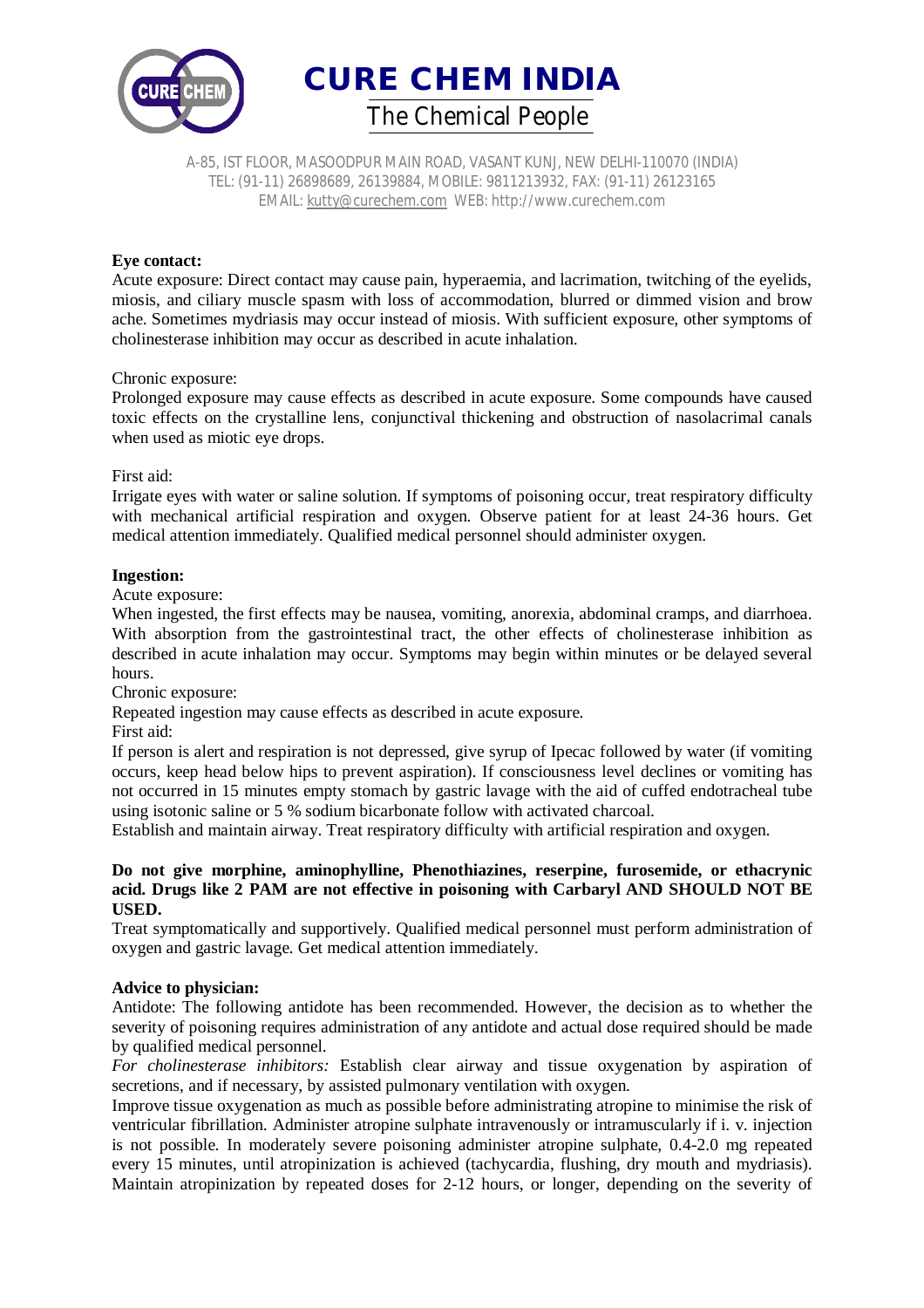

A-85, IST FLOOR, MASOODPUR MAIN ROAD, VASANT KUNJ, NEW DELHI-110070 (INDIA) TEL: (91-11) 26898689, 26139884, MOBILE: 9811213932, FAX: (91-11) 26123165 EMAIL: kutty@curechem.com WEB: http://www.curechem.com

poisoning. The appearance of rales in the lung bases, miosis, salivation, nausea, bradycardia, are all indications of inadequate atropinization. Severely poisoned individuals may exhibit remarkable tolerance to atropine. Two or more times the dosages suggested above may be needed. Persons not poisoned or only slightly poisoned, however, may develop signs of atropine toxicity from such large dosages: fever, muscle fibrillations, and delirium are main signs of atropine toxicity. If these signs appear while the patient is fully atropinized, atropine administration should be discontinued, at least temporarily. Observe treated patients closely at least 24 hours to ensure that symptoms (possibly pulmonary oedema) do not recur as atropinization wears off. In very severe poisonings, metabolic disposition of toxicant may require several hours or days during which atropinization must be maintained.

Markedly lower levels of urinary metabolites indicate that atropine dosage can be tapered off. As dosage is reduced, check the lung bases frequently for rales. If rales are heard or other symptoms return, re-establish atropinization promptly.

## **5. FIRE FIGHTING MEASURES**

## **Fire and explosion hazard:**

Slight fire hazard when exposed to heat or flame. Dust-air mixtures may ignite or explode.

## **Extinguishing agents:**

Extinguish small fires with carbon dioxide, dry powder, Halon, water spray, or alcohol-resistant foam. Water spray can be used for cooling of unaffected stock, but avoid water coming in contact with the product. Contain water used for fire fighting for later disposal

## **Fire fighting:**

Move containers from fire area if possible. Fight fire from maximum distance. Stay away from storage tank ends.

Contain fire control water for later disposal. Do not scatter material, extinguish only if flow can be stopped. Use flooding amounts of water as a fog as solid streams may be ineffective. Cool containers with flooding amounts of water as far a distance as possible. Use water spray to absorb toxic vapours. Avoid breathing toxic vapours.

Keep upwind. Consider evacuation of downwind area if material is leaking.

## **Special Hazards:**

Fire may produce irritating or poisonous vapours (sulphoxides), mists or other products of combustion.

## **Personal protective equipment:**

**Carbaryl dust** may be transported in the smoke from a fire. Fire fighters and others that may be exposed should wear full protective clothing and self-contained breathing apparatus.

## **6. ACCIDENTAL RELEASE MEASURES**

## **Personal precautions:**

Avoid contact with skin and eyes. Do not breathe in dust or fumes. For personal protection see Section 8.

## **Environmental precautions:**

Do not allow entering drains or watercourses. When the product contaminates public waters, inform appropriate authorities immediately in accordance with local regulations.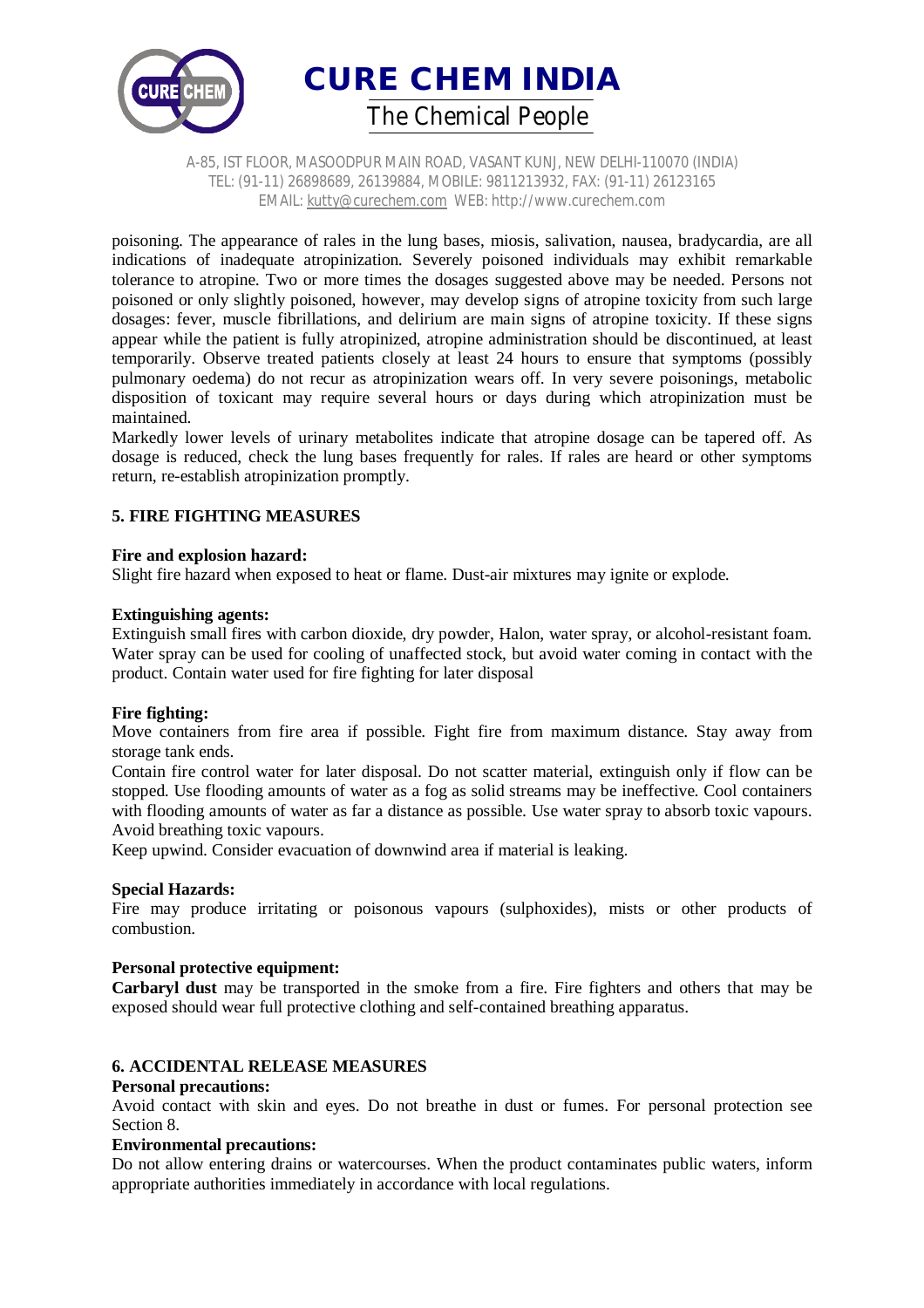



A-85, IST FLOOR, MASOODPUR MAIN ROAD, VASANT KUNJ, NEW DELHI-110070 (INDIA) TEL: (91-11) 26898689, 26139884, MOBILE: 9811213932, FAX: (91-11) 26123165 EMAIL: kutty@curechem.com WEB: http://www.curechem.com

## **Occupational spill:**

Do not touch spilled material. Stop leak if you can do so without risk. Use water spray to reduce vapours (contain any water used). For **small spills**, sweep up with sand or other suitable absorbent material, such as sawdust, and place into containers for later disposal. Move containers from spill area. For **larger spills**, contain material far ahead of spill for later disposal. Keep spectators away. Isolate hazard area and deny entry. Ventilate closed spaces before entering.

# **7. HANDLING AND STORAGE REQUIREMENTS**

**Handling:** Toxic by inhalation or if swallowed. Avoid contact with eyes, prolonged contact with skin, and inhalation of dust and vapour. Use with adequate ventilation. Wash hands before eating, drinking, chewing gum, smoking, or using the toilet. Remove clothing immediately if this product gets inside. Then wash skin thoroughly using a non-abrasive soap and put on clean clothing. Do not apply directly to areas where surface water is present, or to intertidal areas below the mean high water mark. Water used to clean equipment must be disposed of correctly to avoid contamination.

#### **Storage:**

The product must be kept under lock and key. Keep out of reach of unauthorized persons, children and animals. Keep Carbaryl 85% WP in its original labelled container in shaded, well ventilated area, away from heat, sparks and other sources of ignition. Not to be stored next to foodstuffs and water supplies. Local regulations should be complied with.

# **8. EXPOSURE CONTROL / PERSONAL PROTECTION**

## **Occupational exposure limits:**

No occupational limits established by OSHA, ACGIH or NIOSH

## **Engineering control measures:**

It is essential to provide adequate ventilation. The measures appropriate for a particular worksite depend on how this material is used and on the extent of exposure.

Ensure that control systems are properly designed and maintained. Comply with occupational safety, environmental, fire, and other applicable regulations.

## **PERSONAL PROTECTIVE EQUIPMENT:**

If engineering controls and work practices are not effective in controlling exposure to this material, then wear suitable personal protective equipment including approved respiratory protection.

**Respirator:** An approved respirator suitable for protection from dusts and mists of pesticides is adequate. Limitations of respirator use specified by the approving agency and the manufacturer must be observed.

## **Clothing:**

Employee must wear appropriate protective (impervious) clothing and equipment to prevent repeated or prolonged skin contact with the substance.

**Gloves:** Employee must wear appropriate synthetic protective gloves to prevent contact with this substance.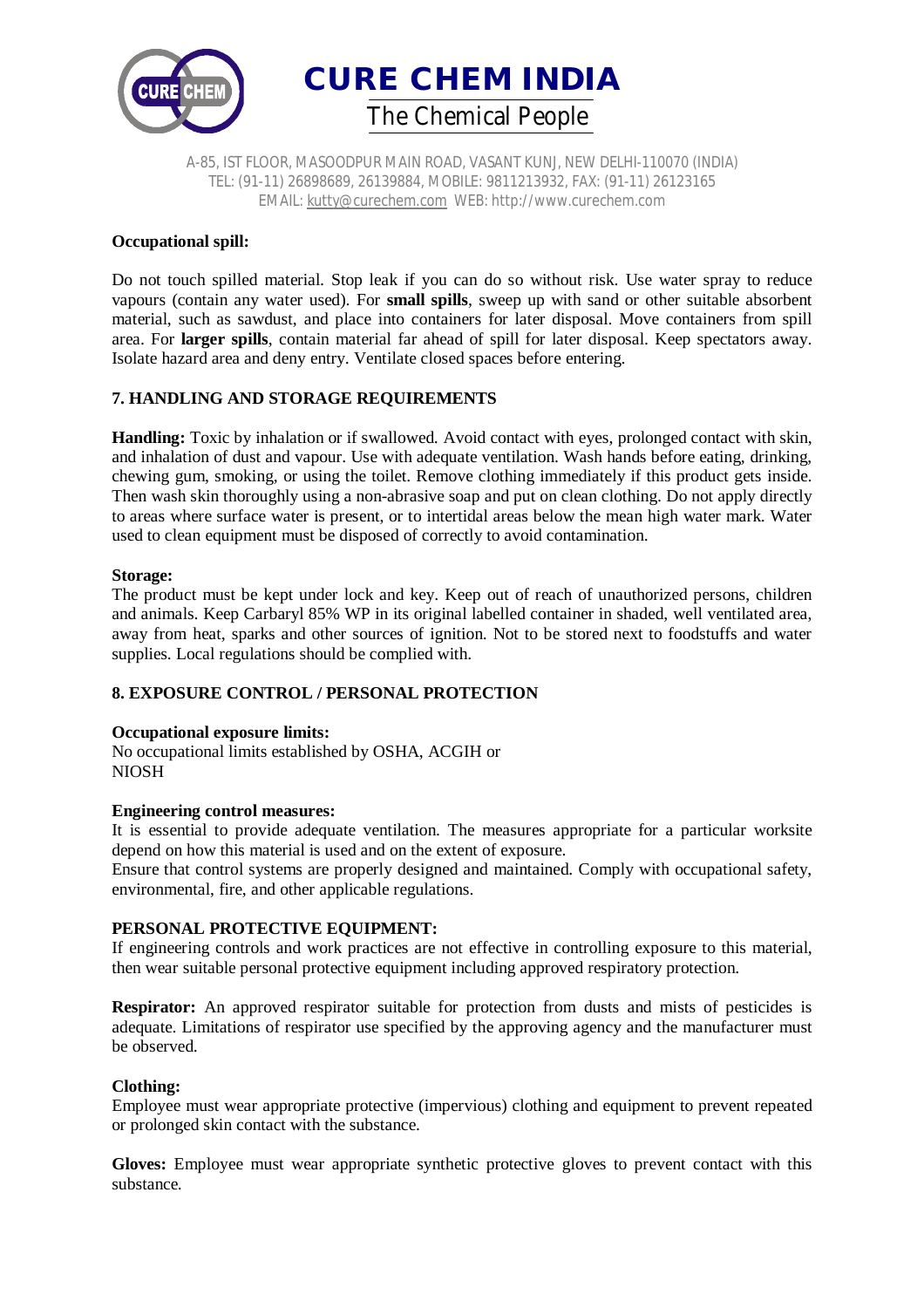

A-85, IST FLOOR, MASOODPUR MAIN ROAD, VASANT KUNJ, NEW DELHI-110070 (INDIA) TEL: (91-11) 26898689, 26139884, MOBILE: 9811213932, FAX: (91-11) 26123165 EMAIL: kutty@curechem.com WEB: http://www.curechem.com

## **Eye protection:**

The use of full-face protection is recommended. *Emergency eyewash*: Where there is any possibility that an employee's eyes may be exposed to this substance; the employer should provide an eye wash fountain or appropriate alternative within the immediate work area for emergency use.

# **9. PHYSICAL AND CHEMICAL PROPERTIES**

**Appearance**: White to off-white powder. **Odour: Odourless. Flammability:** Not flammable. **Explosive properties:** Like most organic powders, this product could form explosive mixture in air, under severe dust conditions. **Flash point:** 193<sup>0</sup>C (data for technical material). **Oxidising properties:** Not oxidative. **pH:** No data available. **Stability:** Stable in neutral and acidic media, but hydrolyzed in alkaline media to 1-naphthol and is rapidly converted by oxidizing agents. Carbaryl 85% WP is stable in light and heat. **Persistent foaming:** Not available. **Solubility in water:** The product is a wettable powder.

# **10. STABILITY AND REACTIVITY**

**Stability:** Stable up to 2 years under normal storage conditions. Stable in neutral and acidic media, but hydrolyzed by concentrated alkalis to form 1-naphthol. Half-life is 12 days (pH 7) and 3.2 days (pH 9). The rate of decomposition increases at higher temperatures. **Carbaryl** is stable to light and heat.

**Incompatibility:** Compatible with most insecticides, fungicides and acaricides. Alkaline substances such as lime and Bordeaux mixture may reduce the activity of the product.

The product should therefore not be used if the soil or water has high pH values.

## **Hazardous decomposition:**

Toxic oxides of nitrogen are released when the product decomposes on heating.

# **11. TOXICOLOGICAL INFORMATION**

*All data is for technical material.*

**Acute oral LD50:** 264 mg/kg in male rats, 500 mg/kg in female rats and 710 mg/kg in rabbits **Acute dermal LD50:** > 4000 mg/kg in rats, **>** 2000 mg/kg in rabbits.

Although tests indicate high LD50 values, caution should be practiced when handling the product. **Acute inhalation LC50:** > 206.1 mg/l of air over 4 hours (rats).

**Acute skin irritation:** The product was found to be non-irritating to skin (rabbit).

**Acute eve irritation:** The product was found to be non-irritating to eves (rabbit).

**Dermal sensitization:** No data available.

**Carcinogenicity:** Evidence indicates that **Carbaryl** is unlikely to be carcinogenic in humans. **Teratogenicity:**

Evidence for teratogenic effects due to chronic exposure is minimal in test animals.

**Mutagenicity: Carbaryl** has been shown to affect cell division and chromosomes in rates. However, evidence suggests that **Carbaryl** is unlikely to be mutagenic to humans.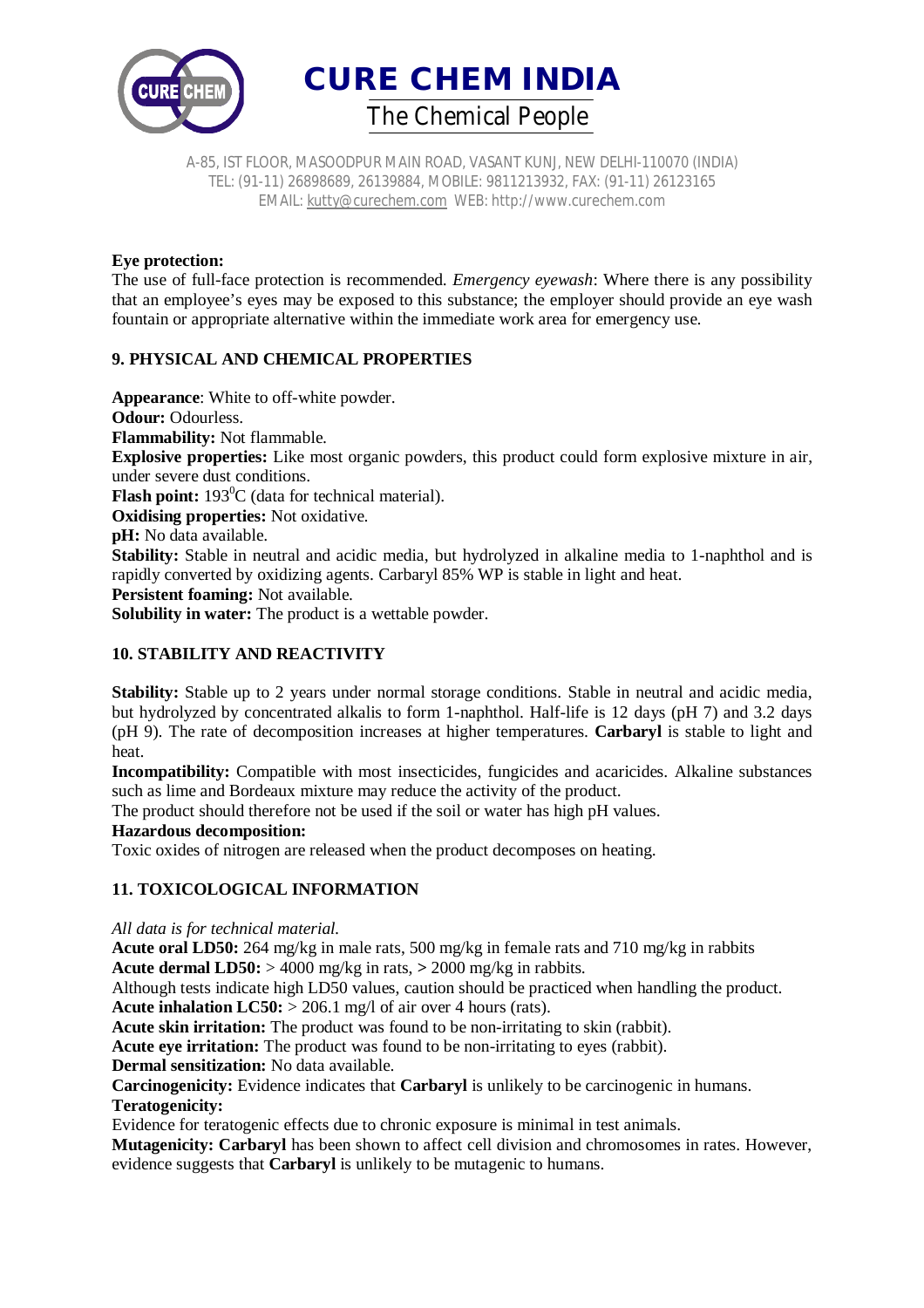

A-85, IST FLOOR, MASOODPUR MAIN ROAD, VASANT KUNJ, NEW DELHI-110070 (INDIA) TEL: (91-11) 26898689, 26139884, MOBILE: 9811213932, FAX: (91-11) 26123165 EMAIL: kutty@curechem.com WEB: http://www.curechem.com

# **12. ECOLOGICAL INFORMATION**

## **Degradability:**

In soil, the active ingredient is metabolized to form 1- naphthol. The half-life of the product is 7-14 days in sandy loam soils and 14-28 days in clay loam. Soils with high organic matter content retain residues for longer periods than do mineral soils.

## **Mobility:**

The product is adsorbed on soil and is unlikely to leach into water sources.

## **Accumulation:**

The product adsorbs to soil but shows little or no tendency to bio-accumulate. **Carbaryl** has very limited persistence in the environment.

## **ECOTOXICOLOGY:**

**Birds:** Minimally toxic to birds. Acute oral LD50:  $> 2179$  mg/kg (young mallard ducks),  $> 2230$ mg/kg (Japanese quail),  $> 2000$  mg/kg (young pheasants) and  $1000 - 3000$  mg/kg (pigeons).

**Fish:** Toxic to fish. LC50 (96 hr): 1.3 mg/l (rainbow trout), 10 mg/l (bluegill sunfish), and 2.2 mg/l (sheepshead minnow).

**Bees:** Toxic to bees. LD50 (topical): 1 μg/bee.

**Daphnia:** Very toxic to Daphnia, *Daphnia magna*: EC50 (48 hours): 0,006 mg /l.

**Earthworms:** Toxic for earthworms.

**Beneficial insects:** Toxic to beneficial insects.

**Soil micro-organisms:** Various soil fungi are able to metabolize **Carbaryl** and in soils previously treated with carbamates and cloethocarb, 80% of **Carbaryl** was completely mineralized to carbon dioxide during a four-week incubation period.

# **13. DISPOSAL CONSIDERATION**

## **Pesticide disposal:**

Contaminated absorbents, surplus product, etc., should be burned at  $1000^{\circ}$ C in a high-temperature incinerator with effluent gas scrubbing. Where no incinerator is available, hydrolysis under alkaline conditions (pH 12 or above) is a suitable method to dispose of small quantities of the product. Before disposal of the resultant waste, the material must be analyzed to ensure that the active ingredient has been degraded to a safe level. Never pour untreated waste or surplus products into public sewers or where there is any danger of run-off or seepage into water systems. Comply with local legislation applying to waste disposal.

## **Package product wastes:**

If container is broken, handle with rubber gloves. Emptied containers retain vapour and product residues. Observe all labelled safeguards until container is destroyed.

Combustible containers should be disposed of in pesticide incinerators. Non-combustible containers must be punctured and transported to a scrap metal facility for recycling or disposal.

# **14. TRANSPORT INFORMATION**

**UN NUMBER** 2757 **ADR/IRD:** Substance name: Carbamate pesticide, solid, toxic (**Carbaryl** 850 g/kg) Label: 6.1 **IMDG/IMO** Packaging group: III Label of class: 6.1 **Marine pollutant** Shipping name: Carbamate pesticide, solid, toxic (**Carbaryl** 850 g/kg).